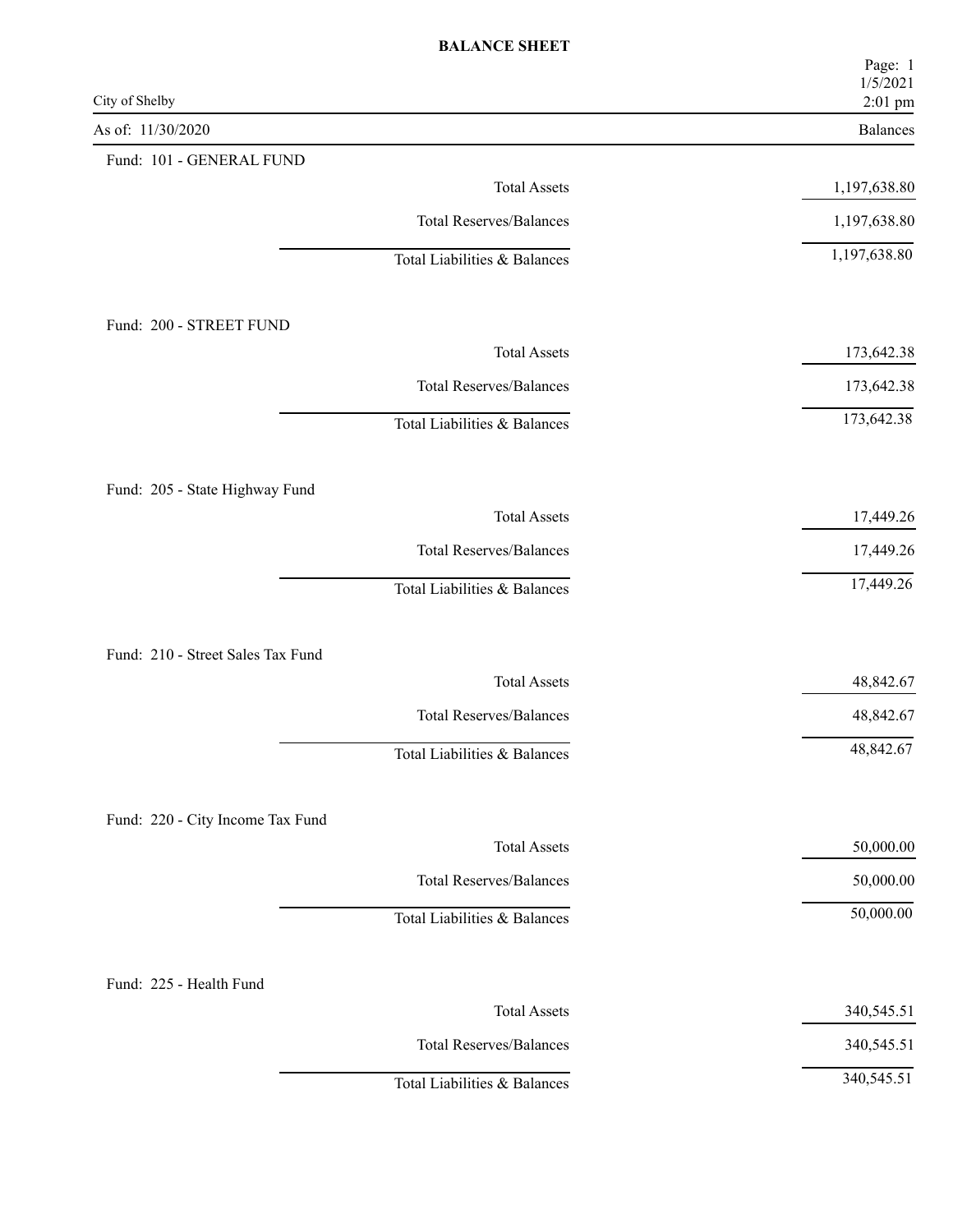| City of Shelby                            | Page: 2<br>1/5/2021<br>2:01 pm |
|-------------------------------------------|--------------------------------|
| As of: 11/30/2020                         | Balances                       |
| Fund: 230 - Park Fund                     |                                |
| <b>Total Assets</b>                       | 118,088.02                     |
| <b>Total Reserves/Balances</b>            | 118,088.02                     |
| Total Liabilities & Balances              | 118,088.02                     |
| Fund: 232 - Rehab Escrow Fund (HOME/CDBG) |                                |
| <b>Total Assets</b>                       | 12,966.59                      |
| <b>Total Reserves/Balances</b>            | 12,966.59                      |
| Total Liabilities & Balances              | 12,966.59                      |
| Fund: 233 - Court Probation Fund          |                                |
| <b>Total Assets</b>                       | 37,598.69                      |
| <b>Total Reserves/Balances</b>            | 37,598.69                      |
| Total Liabilities & Balances              | 37,598.69                      |
|                                           |                                |
| Fund: 234 - BMV Reimbursement Fund        |                                |
| <b>Total Assets</b>                       | 10,845.00                      |
| <b>Total Reserves/Balances</b>            | 10,845.00                      |
| Total Liabilities & Balances              | 10,845.00                      |
| Fund: 235 - Law Enforcement Trust Fund    |                                |
| <b>Total Assets</b>                       | 15,695.22                      |
| Total Reserves/Balances                   | 15,695.22                      |
| Total Liabilities & Balances              | 15,695.22                      |
| Fund: 236 - Court I D A T Fund            |                                |
| <b>Total Assets</b>                       | 27,522.06                      |
| <b>Total Reserves/Balances</b>            | 27,522.06                      |
| Total Liabilities & Balances              | 27,522.06                      |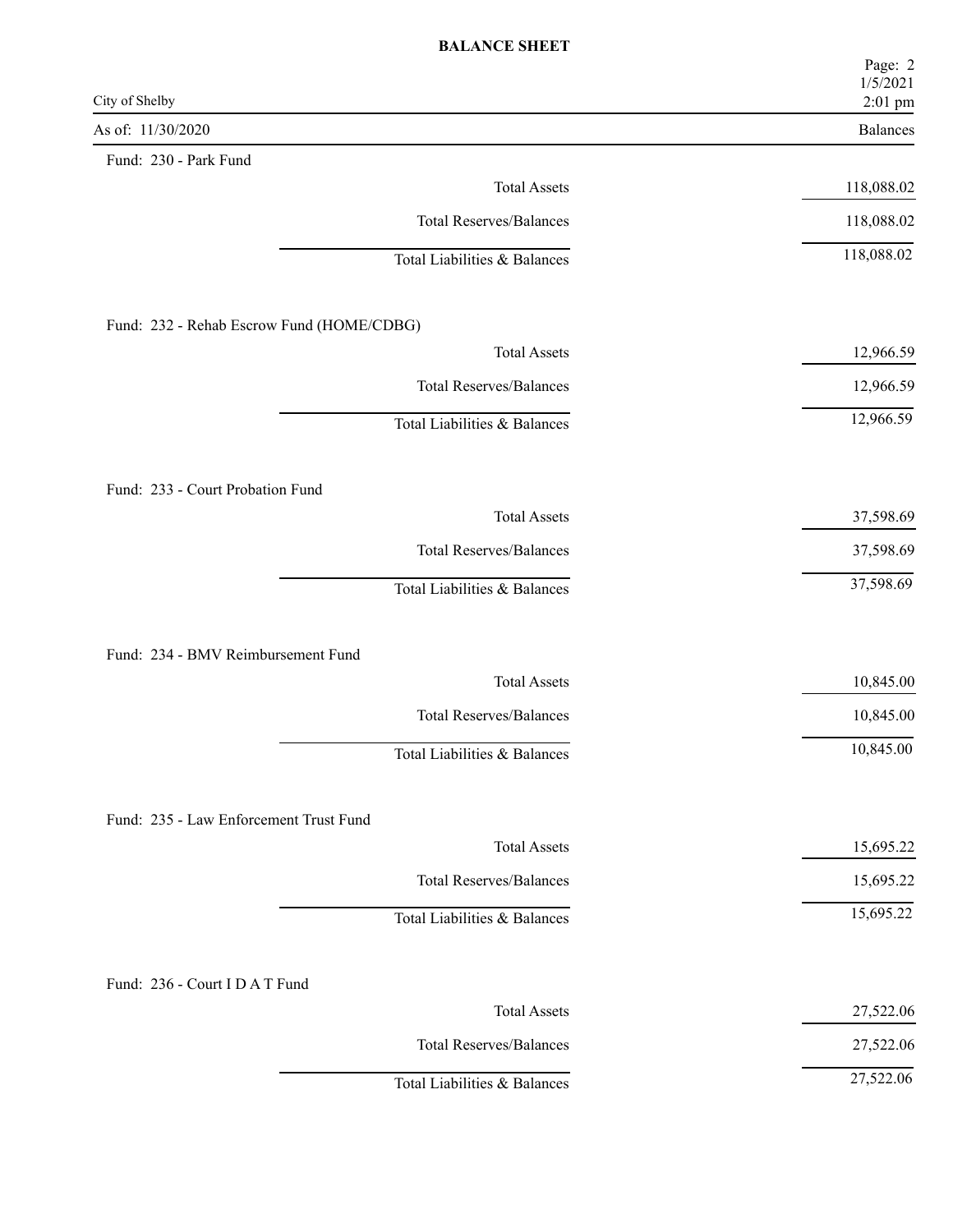| City of Shelby                          | Page: 3<br>1/5/2021<br>2:01 pm |
|-----------------------------------------|--------------------------------|
| As of: 11/30/2020                       | Balances                       |
| Fund: 237 - Court Enforce. & Educ. Fund |                                |
| <b>Total Assets</b>                     | 16,923.71                      |
| <b>Total Reserves/Balances</b>          | 16,923.71                      |
| Total Liabilities & Balances            | 16,923.71                      |
| Fund: 238 - DARE Fund                   |                                |
| <b>Total Assets</b>                     | 1,846.56                       |
| <b>Total Reserves/Balances</b>          | 1,846.56                       |
| Total Liabilities & Balances            | 1,846.56                       |
| Fund: 239 - Court Computer Fund         |                                |
| <b>Total Assets</b>                     | 29,844.14                      |
| <b>Total Reserves/Balances</b>          | 29,844.14                      |
| Total Liabilities & Balances            | 29,844.14                      |
| Fund: 240 - Unclaimed Monies Fund       |                                |
| <b>Total Assets</b>                     | 2,856.18                       |
| <b>Total Reserves/Balances</b>          | 2,856.18                       |
| Total Liabilities & Balances            | 2,856.18                       |
| Fund: 241 - Police Computer Fund        |                                |
| <b>Total Assets</b>                     | 7,314.34                       |
| <b>Total Reserves/Balances</b>          | 7,314.34                       |
| Total Liabilities & Balances            | 7,314.34                       |
| Fund: 242 - Court IDAM Fund             |                                |
| <b>Total Assets</b>                     | 46,392.71                      |
| <b>Total Reserves/Balances</b>          | 46,392.71                      |
| Total Liabilities & Balances            | 46,392.71                      |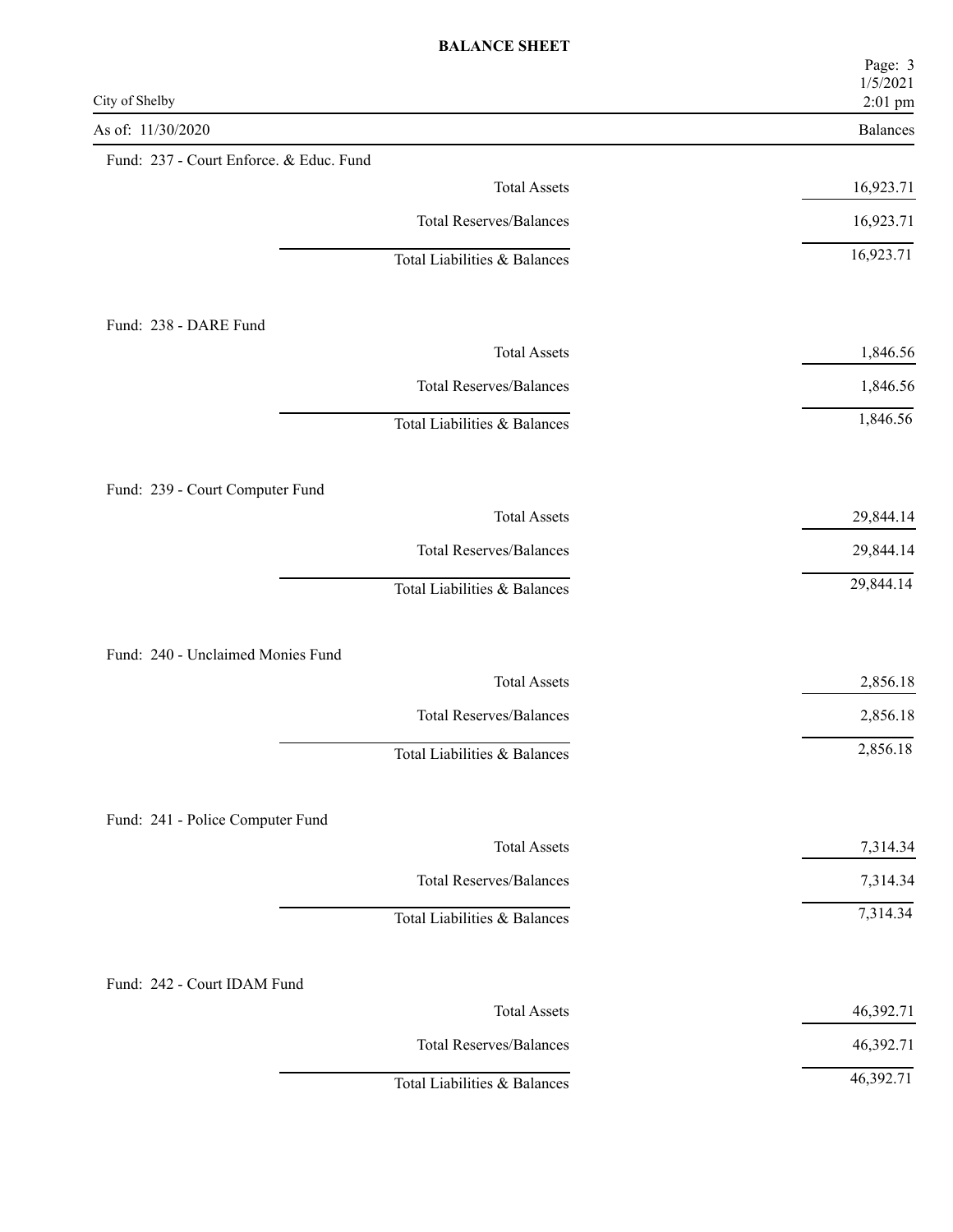|                                           | Page: 4<br>1/5/2021        |
|-------------------------------------------|----------------------------|
| City of Shelby<br>As of: 11/30/2020       | 2:01 pm<br><b>Balances</b> |
| Fund: 250 - CDBG General                  |                            |
| <b>Total Assets</b>                       | 12,212.00                  |
| <b>Total Reserves/Balances</b>            | 12,212.00                  |
| Total Liabilities & Balances              | 12,212.00                  |
|                                           |                            |
| Fund: 251 - Home Program Fund             |                            |
| <b>Total Assets</b>                       | 725.00                     |
| <b>Total Reserves/Balances</b>            | 725.00                     |
| Total Liabilities & Balances              | 725.00                     |
|                                           |                            |
| Fund: 253 - Fire Damage Fund              |                            |
| <b>Total Reserves/Balances</b>            | $0.00\,$                   |
| Total Liabilities & Balances              | $0.00\,$                   |
|                                           |                            |
| Fund: 275 - Special Bond Retirement Fund  |                            |
| <b>Total Assets</b>                       | 253,100.69                 |
| <b>Total Reserves/Balances</b>            | 253,100.69                 |
| Total Liabilities & Balances              | 253,100.69                 |
|                                           |                            |
| Fund: 283 - LOCAL CORONAVIRUS RELIEF FUND |                            |
| <b>Total Assets</b>                       | 227,950.64                 |
| <b>Total Reserves/Balances</b>            | 227,950.64                 |
| Total Liabilities & Balances              | 227,950.64                 |
|                                           |                            |
| Fund: 300 - Capital Improvement Fund      |                            |
| <b>Total Assets</b>                       | 108,853.43                 |
| Total Reserves/Balances                   | 108,853.43                 |
| Total Liabilities & Balances              | 108,853.43                 |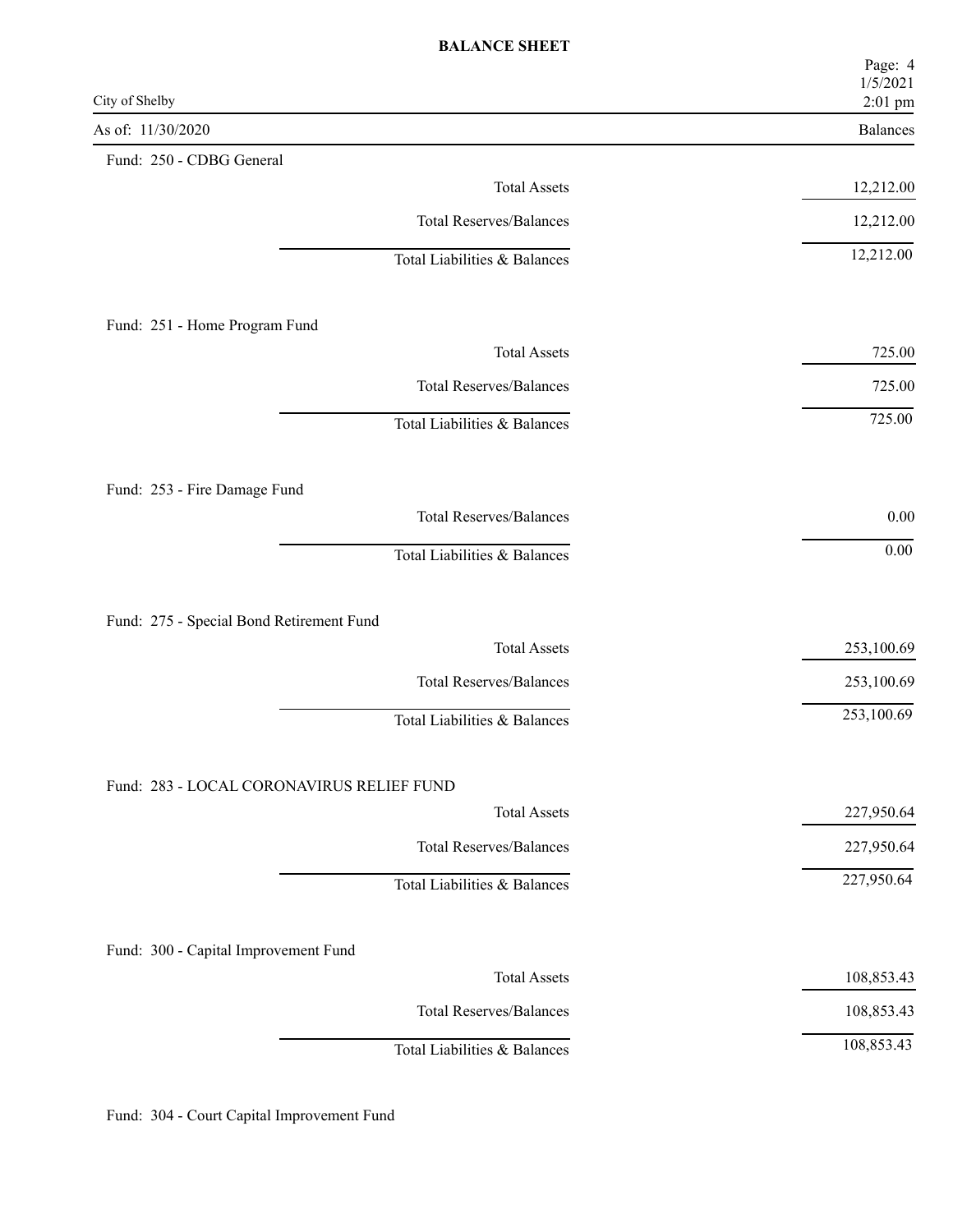| 2:01 pm<br><b>Balances</b><br>75,402.17 |
|-----------------------------------------|
|                                         |
| 75,402.17<br>75,402.17                  |
|                                         |
|                                         |
|                                         |
|                                         |
| 22,744.74                               |
| 22,744.74                               |
| 22,744.74                               |
|                                         |
| 176,579.26                              |
| 176,579.26                              |
| 176,579.26                              |
|                                         |
| 1,385,689.54                            |
| 1,385,689.54                            |
| 1,385,689.54                            |
|                                         |
| 237,812.40                              |
| 237,812.40                              |
| 237,812.40                              |
|                                         |
| 1,476,390.61                            |
| 1,476,390.61                            |
| 1,476,390.61                            |
|                                         |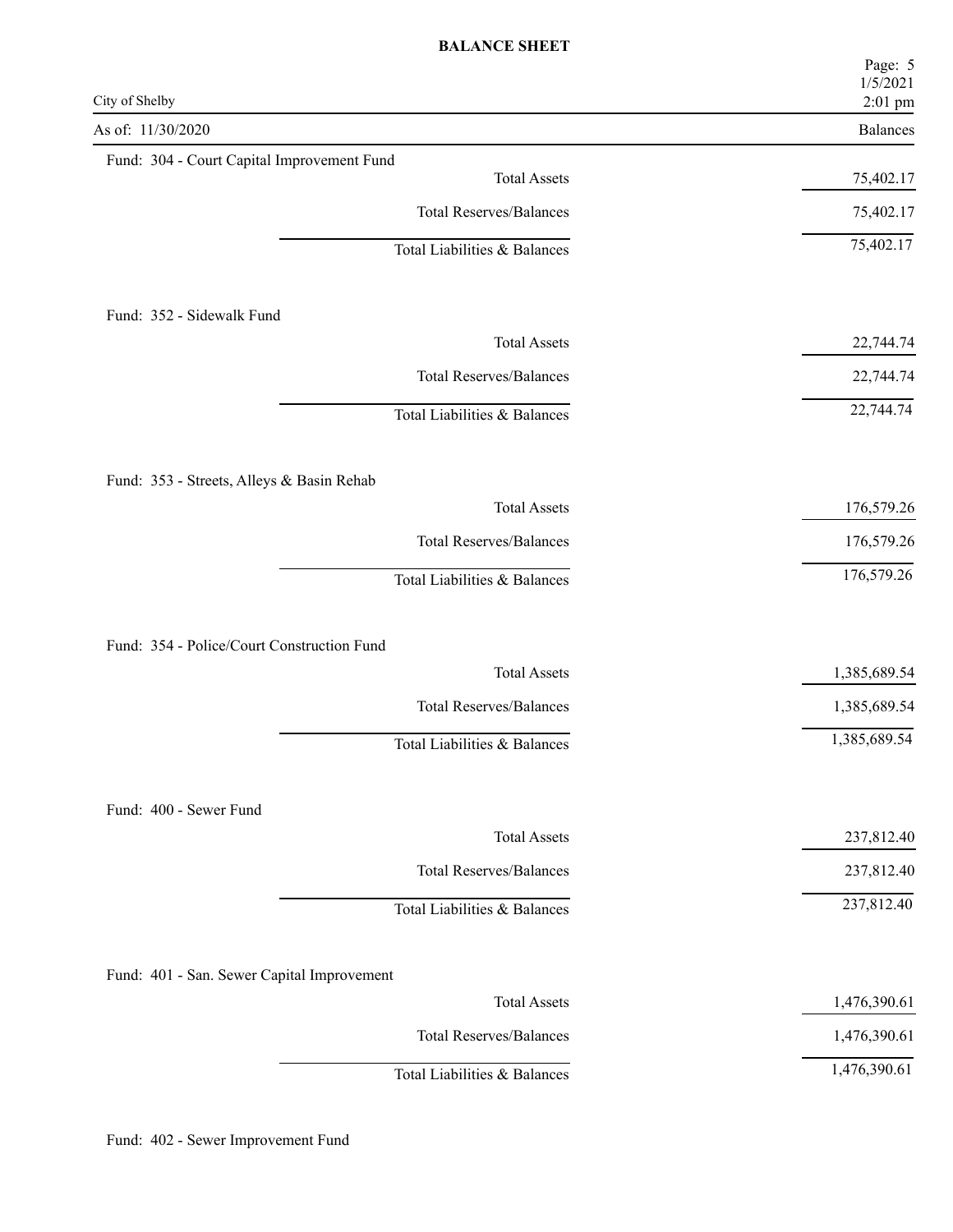| City of Shelby                           | Page: 6<br>1/5/2021<br>2:01 pm |
|------------------------------------------|--------------------------------|
| As of: 11/30/2020                        | Balances                       |
| Fund: 402 - Sewer Improvement Fund       |                                |
| <b>Total Assets</b>                      | 354,232.42                     |
| <b>Total Reserves/Balances</b>           | 354,232.42                     |
| Total Liabilities & Balances             | 354,232.42                     |
| Fund: 500 - Water Fund                   |                                |
| <b>Total Assets</b>                      | 277,259.74                     |
| <b>Total Reserves/Balances</b>           | 277,259.74                     |
| Total Liabilities & Balances             | 277,259.74                     |
| Fund: 501 - Water Treatment Plant Const. |                                |
| <b>Total Assets</b>                      | 143,712.72                     |
| <b>Total Reserves/Balances</b>           | 143,712.72                     |
| Total Liabilities & Balances             | 143,712.72                     |
| Fund: 502 - Water Capital Improvement    |                                |
| <b>Total Assets</b>                      | 188,814.33                     |
| <b>Total Reserves/Balances</b>           | 188,814.33                     |
| Total Liabilities & Balances             | 188,814.33                     |
| Fund: 600 - Electric Fund                |                                |
| <b>Total Assets</b>                      | 5,830,854.55                   |
| <b>Total Reserves/Balances</b>           | 5,830,854.55                   |
| Total Liabilities & Balances             | 5,830,854.55                   |
| Fund: 601 - Light Customer Deposit Fund  |                                |
| <b>Total Assets</b>                      | 209,158.52                     |
| <b>Total Reserves/Balances</b>           | 209,158.52                     |
| Total Liabilities & Balances             | 209,158.52                     |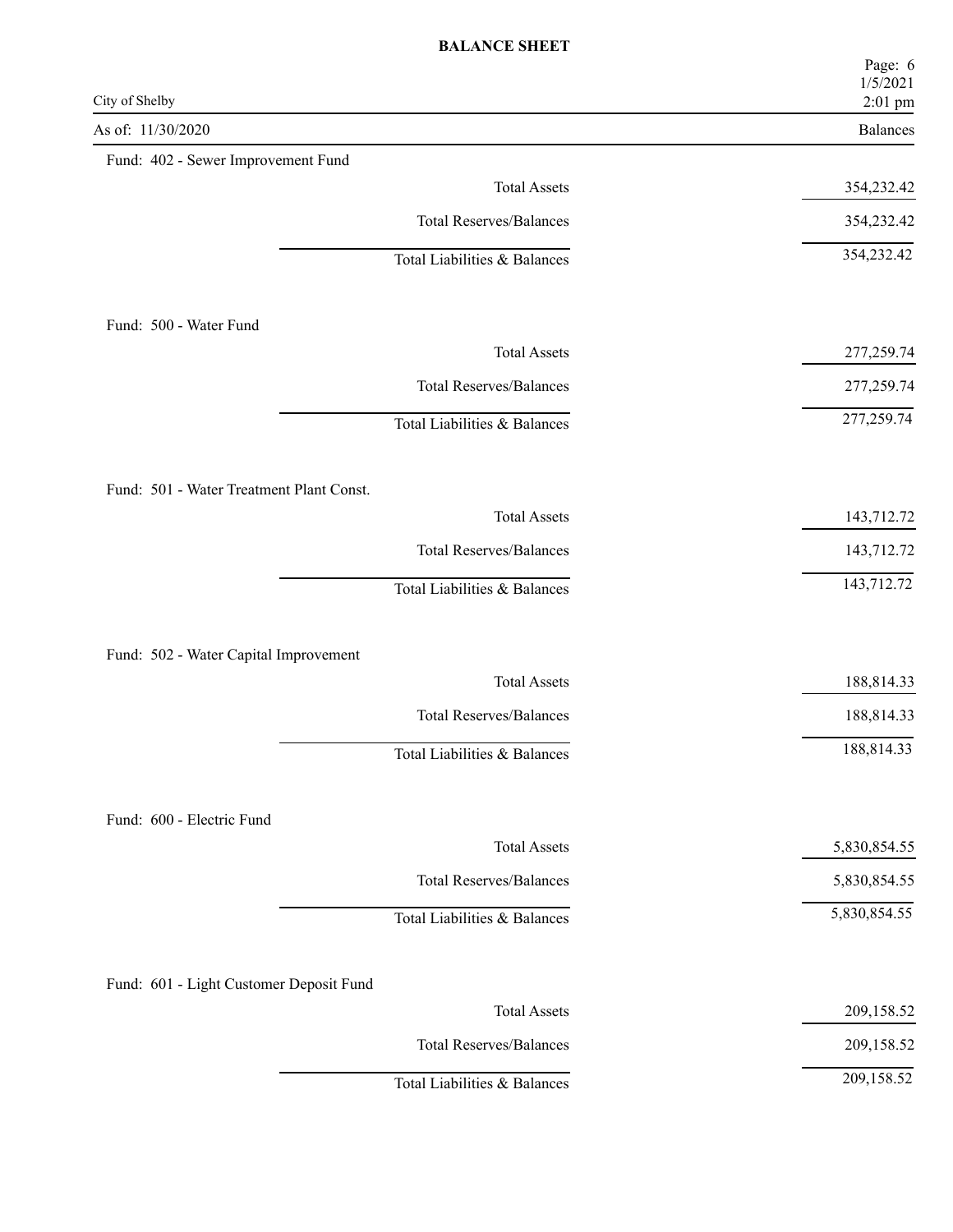|                                          | Page: 7<br>1/5/2021        |
|------------------------------------------|----------------------------|
| City of Shelby<br>As of: 11/30/2020      | 2:01 pm<br><b>Balances</b> |
| Fund: 602 - Light Debt Reserve Fund      |                            |
| <b>Total Assets</b>                      | 259,732.69                 |
| <b>Total Reserves/Balances</b>           | 259,732.69                 |
| Total Liabilities & Balances             | 259,732.69                 |
| Fund: 650 - City Administration & Bldgs. |                            |
| <b>Total Reserves/Balances</b>           | $0.00\,$                   |
| Total Liabilities & Balances             | $0.00\,$                   |
| Fund: 700 - Police Pension Fund          |                            |
| <b>Total Assets</b>                      | 93,321.66                  |
| <b>Total Reserves/Balances</b>           | 93,321.66                  |
| Total Liabilities & Balances             | 93,321.66                  |
| Fund: 701 - Fire Pension Fund            |                            |
| <b>Total Assets</b>                      | 128,135.41                 |
| <b>Total Reserves/Balances</b>           | 128,135.41                 |
| Total Liabilities & Balances             | 128,135.41                 |
| Fund: 702 - Police Equipment Fund        |                            |
| <b>Total Assets</b>                      | 48,965.36                  |
| <b>Total Reserves/Balances</b>           | 48,965.36                  |
| Total Liabilities & Balances             | 48,965.36                  |
| Fund: 703 - Fire Equipment Fund          |                            |
| <b>Total Assets</b>                      | 153,340.90                 |
| <b>Total Reserves/Balances</b>           | 153,340.90                 |
| Total Liabilities & Balances             | 153,340.90                 |